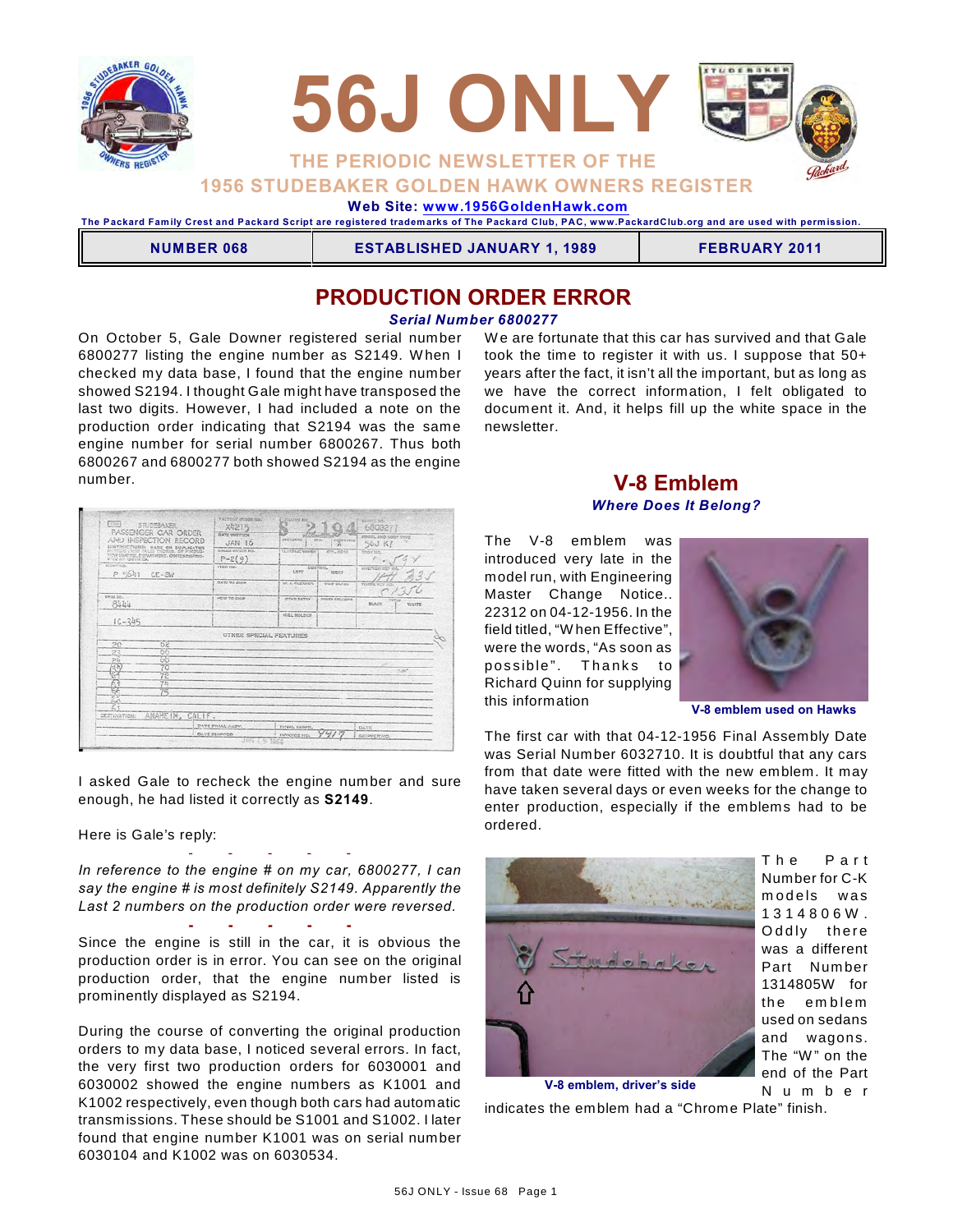However, I have never seen any documentation that indicates where the emblem should be placed. I've seen photos of cars with the emblem on the front fender in front of the wheel well, as well as on the fin. If you have an Authenticity Guide, the description on page 12 states, "The most accepted location is under the Studebaker fender script". It appears that this may be in error.



A r o u n d November 16, 2010. several owners informed me about a car up for auction on Ebay. The listing indicated Serial Number 6033404 with an odometer reading of 38,006.8 miles. I wrote to the

V-8 emblem, passenger side

seller, asking about the car and received the following reply:

- - - - - - *A lady owned it however it was in Wayne Woods name. my email is lhemenway@westmetroauto.com we are selling this for the owner. thanks Lloyd - westmetroauto* - - - - - -

Although I contend that no 1956 Golden Hawk is original after more than half a century, this one probably comes as close as any. The Final Assembly Date was August 13, 1956. Therefore, some time during the production of the prior 700 cars, built between April 12 and August 13, the V-8 emblem was added to all the cars.

## **Trunk Floor Color**

That same car described above brought up another question asked by Bill Ladroga.

*A question came up while I was looking at the photos of the eBay 56J. I'm assuming that this is a late car out of South Bend and the color looks like it may be one of the Spring colors, Rosebud, with Snowcap white trim. The car is supposed to be all original with 38K miles on it.*

*As I look at the shots of the trunk, I see that the trunk pan is painted Rosebud and the insides of the fenders are the usual light grey that I'd expect. I've always thought that the trunk pans in all 56Js were grey too, just like the fenders. Any thoughts?*

- - - - - - I don't have an answer for that. I always thought the entire trunk was painted gray also. At Studebaker, it was pretty much "anything goes". I suppose it's possible the trunk floor color was changed late in the model run. If the trunk floor matched the body color, I would suspect the entire floor pan would also match.



**Trunk floor painted Rosebud Wheel well painted Gray**

Studebaker introduced six new two-tone color combinations in April 1956. These are listed below with the number of cars produced shown in parenthesis.

- P5664 Rosebud/Snowcap W hite (21)
- P5665 Snowcap W hite/Redwood (56)
- P5666 Redwood/Snowcap W hite (8)
- P5667 Seaside Green/Midnight Black (5)
- P5668 Daybreak Blue/Cambridge Gray (1)
- P5669 Snowcap W hite/Yellowstone (9)

At the same time, P5642 Tangerine/Snowcap W hite was dropped from the paint option list.

### **Door/Window Hardware** *Plastic Escutcheon?*

A question from owner Ray Martin caused me to do some checking in the parts manuals. This question has come up before with my friend's 1957 Golden Hawk. I've seen



some cars that have a plastic escutcheon about 3/8" thick, between the door handle/window crank and the interior panel. I don't believe these plastic escutcheons were used on the Golden Hawk in 1956.

A check of the parts manual revealed the following:

The inside door handles have a thin metal separator (2317-32 PN 1312647) that goes between the handle and the spring. See section 2317B. The parts manual indicates that this was true for all 1956-1958 C-K models.

The inside window handles also have the same thin metal separator (2320-97 PN 1312647) that goes between the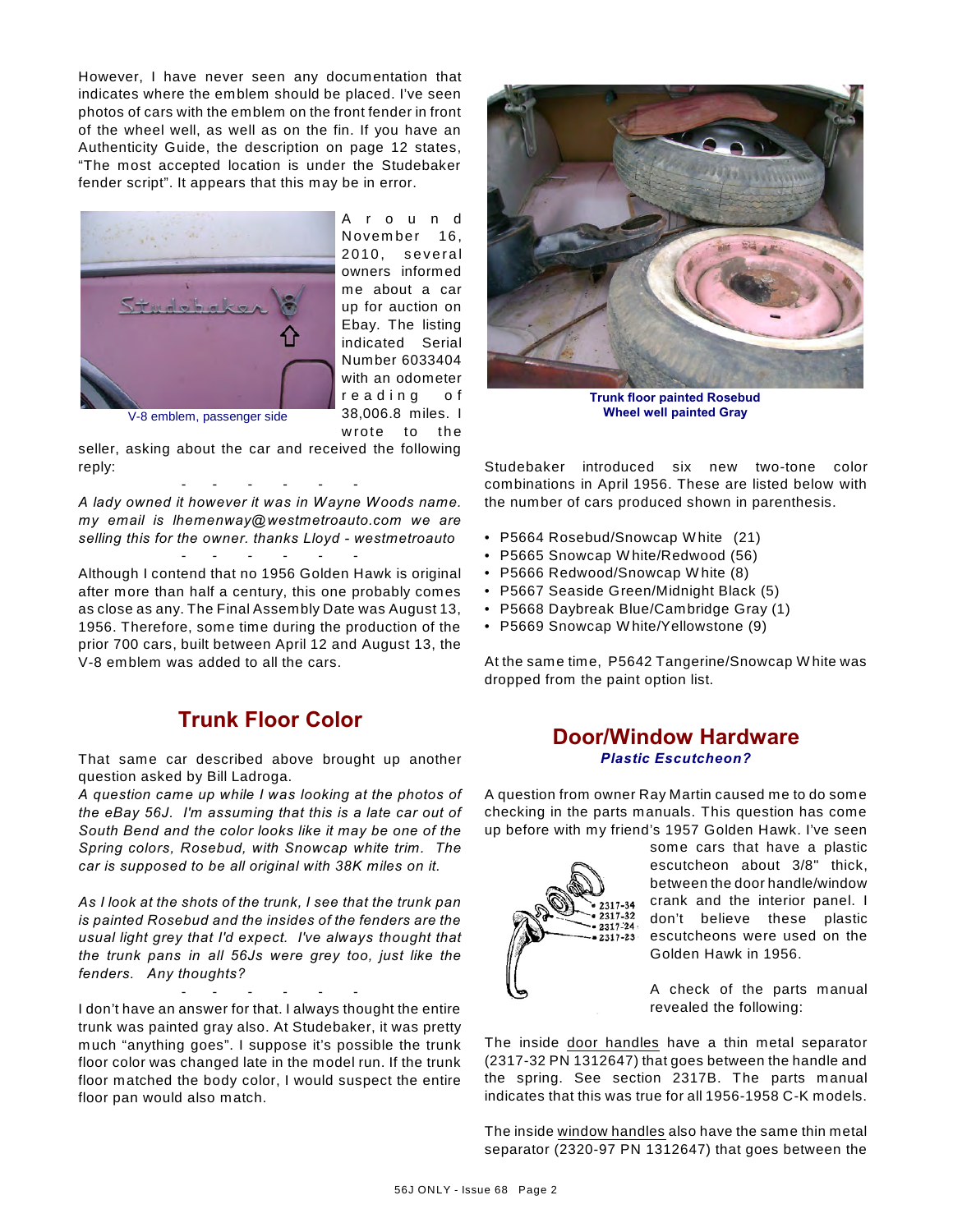handle and the spring. See section 2320F.The parts manual indicates that this was true for all 1956-1958 C-K models. However, it also lists an escutcheon, PN 1319242 for 1958-K7 (Golden Hawk) models.



In either case, there should be no plastic escutcheon between the handle and the panel on 1956 Golden Hawks.

## **1/43 Scale Model 1956 Golden Hawk** *From Motor City U.S.A.*

In the last issue, I wrote about Motor City U.S.A and the company's desire to produce a 1/43 scale model of the 1956 Golden Hawk. Gene Parrill wrote to me on July 29, 2010 asking for the names of owners in the Los Angeles area. He wanted to take car measurements. The owner of the company, Jeff Thomas, would be in charge of the project.. The three of us corresponded over the next two weeks.

Then on November 05, 2010, I received a phone call from Jeff and we had a lengthy conversation concerning the effort to build the scale model. Things would be moving slowly at first, but once much of the preliminary work is completed, Jeff expects things will move at a faster pace.

1/43 scale models have traditionally been priced somewhat higher than other size scale models. In checking around the Internet, I have learned that Motor City models are of excellent quality, though rather pricey. I did not find a single negative comment or review.

These will not be a mass produced item, will have a low production total, perhaps less than 200. Motor City U.S.A. is a smaller company, and Jeff assures me that the result will be something of which we will all be proud. Jeff also alluded to some rather interesting options that may become available later in the run. Much depends on the amount of acceptance for the model.

Jeff could not give any kind of time frame or expected completion date as there are simply too many variables with which to contend. This is especially true during the early phase. However, over the next series of newsletters, I will try to provide updates as I become aware of them.

### **Renewal Time** *The Four Year Rule*

Since I don't collect yearly dues, I have no way of knowing when someone sells the car, no longer wants to be on our Register, or has passed away and the family has no interest in our Register. To help keep my records up to date, I will send you a renewal registration if we haven't

corresponded in the past four years.. If you receive one, you can let me know your situation. Here's how:

- 1. Complete and return the form by mail.
- 2. Send an Email to me,
- 3. Call me and leave a message.

Once I receive your answer, you will be registered for another four years, or dropped at your request.

If you do not return the form, I will be forced to drop you from the mailing list. You will no longer be listed as an owner, and the car(s) will go into my "unknown" file.

#### **Update - Want Ads**

I've sent messages to most of the people who have an ad on our web site and in the newsletter to see If the ad is still valid. Please check the ads and if you have one listed that you would like to update or remove, please let me know.

# **Mail Bonding**

**Letters are always welcome. If you need help or can offer advice, share it with other owners. (Edited as required.)**



### **Stephanus Booysan** October 18, 2010

I don't know if you read all the mail you receive or respond to them, but I've got a short story to tell so I'm going tell it anyway.

My Name is Stephanus Booysen and I live in Pretoria South Africa. My father passed away almost 3 years ago and I believe he registered his car with you, since I still receive your newsletter on his old email address. He bought his car in 2007 in America and had it shipped to South Africa. He started with the restoration but passed away in a plane crash about 2 months into the build. The serial # is 6031561 and the body # is 1936. I had to finish the car for him, and got it done about a year and a half ago. Three weeks after he passed away DHL delivered a 352 Packard engine sub assembly and I had no idea why.

On completion of the restoration I noticed a bearing knock in the engine and that eventually explained the new engine. I started struggling with the ultramatic gearbox, being the only 56J in the country. I had to try and import all the parts and rely only on the service manual for help. I could not find all the parts I needed so I modified a TH 350 and I haven't looked back since.

My dad was a true lover of Studebakers. Including the Golden Hawk he had 9 Studs in good running order. Including a 1927 Erskine ,1929 Commander, 1936 Dictator coupe and 1949 Commander starlight coupe.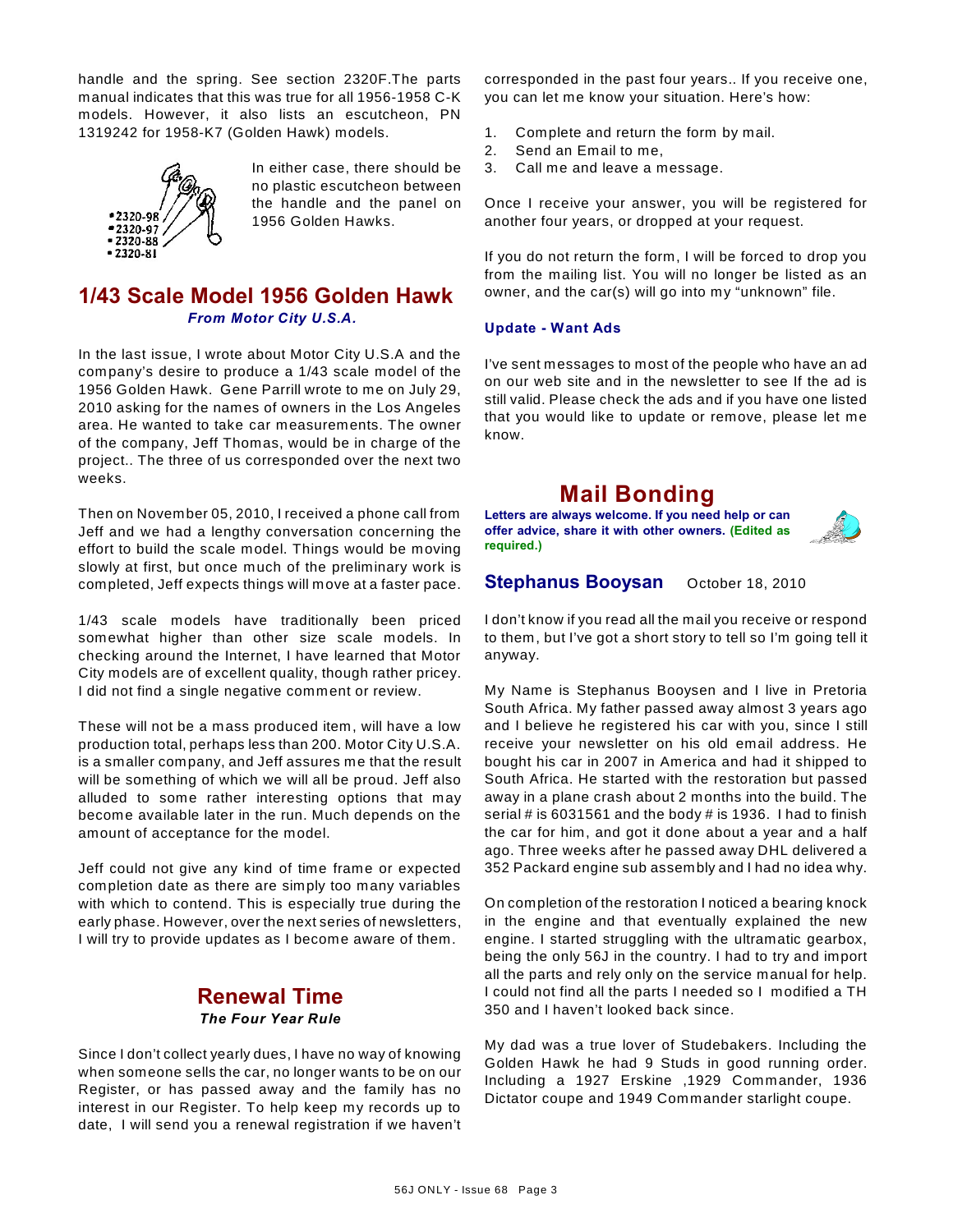The reason I am contacting you is because I want to rebuild the original engine and get it back in the car to keep its original numbers.

I found a site that sells engine rebuild kits for Packards called Kanter.com. W ould you recommend their parts or rather someone else's? And should I consider overhauling the Ultramatic gearbox for the sake of originality or does it not really matter that much? I attached a few photos of my car as it is now.

Thanks for your time and hope to hear from you soon.

#### **Doug Jackman November 13, 2010**

From time to time I see questions concerning the correct ride height of a 56J, so thought I'd toss in my two bits worth. When I restored our car, I bought what was possibly the last set of NOS front and rear springs from Newman & Altman (ca 1996). These were not reproductions, and had the Studebaker part numbers stamped on them. These were the heavy duty springs (pns 536513 rear, and 526125 front). Consequently, I've attached a photo of the car sitting on level ground (that's all we have around here) with the tires (BFGoodrich Silvertowns, 7.10X15) inflated to 30 psi (psig, for you engineers).



The distance from the lower surface of the wheel well moldings to the ground was 27-5/8" front, and 24-3/8" rear.

Keep in mind that the restoration is 10 years old (first shown at Madison in 2000) but I

don't think the car has settled very much if any.

Maybe someone would find this of interest. I'm just saying that's what my car measures, not that it should be established as a standard.

#### **Doug Button November 19, 2010**

I've heard of you and your site over the years, but finally have the opportunity to join. The 56J has been one of my favorites, partly from stories my Dad had, about one of his friends who had one.

I am developing a company as a hobby now, but hopefully to grow into a more substantial resource for classic car enthusiasts. You can visit my website at [www.timemachines.co](http://www.timemachines.co). If you would like, you can put a link to it from the 56J site. I am continually trying to build my inventory, and services. The radiator repair may be a service that is not readily available elsewhere. Use it how you think appropriate.

You can also see pictures of my cars on that website. One is in the "Garage", the other in the "Parts Department." The second car I purchased from a gentleman in rusty, but original condition. Bringing it home, I was involved in an accident and the trailer the car was in rolled. I then found the first one in St. Louis. Thanks for your efforts!



### **Jay T Prater November 27, 2010**

Had intended to send a note, but lot's has been happening. On Thur. the 11th. I had a bad fire at my shop and lost everything. Ten vehicles in all including the 56 Stude. The others were , 46 Ford Conv., 51 Ford Conv., 61 Chev Conv., 49 Ford pickup and a 49 Ford 2 door. The 51 and the 61 were near completion and perfect cars. The 46 and pickup also perfect and 75% finished. Also lost my daily driver 05 Dodge Ram quad cab, 40 K and excellent, in addition to a restored 49 Ford 8-N tractor. To top it all off, no insurance!

Had to scrap plans to make the Turkey Run. Really hated to miss it, but so goes life I guess.

So hope you got to make the show. A guy named Jim called yesterday inquiring about the 56. Somebody that you may know.

I might advertise the 56 as is, engine is likely ok, carbs melted as usual. Some body panels may be salvaged. Car has a solid floor pan other than minor rust in front passenger floor. Trunk area very solid. Door bottoms were perfect.

### **Dwain Grindinger December 11, 2010**

I will gladly answer Bill Oller's question. Interestingly, the '56 shop manual says the limit is .100" over for these drums whereas .060" is more the industry standard. In fact, the next time this specification is shown is in the '59 manual where it has changed to .060".

**Factory Short Blocks**: Sure, the 56J engines were available as factory replacement 'short blocks', meaning an assembled block with pistons, rods, crank cam,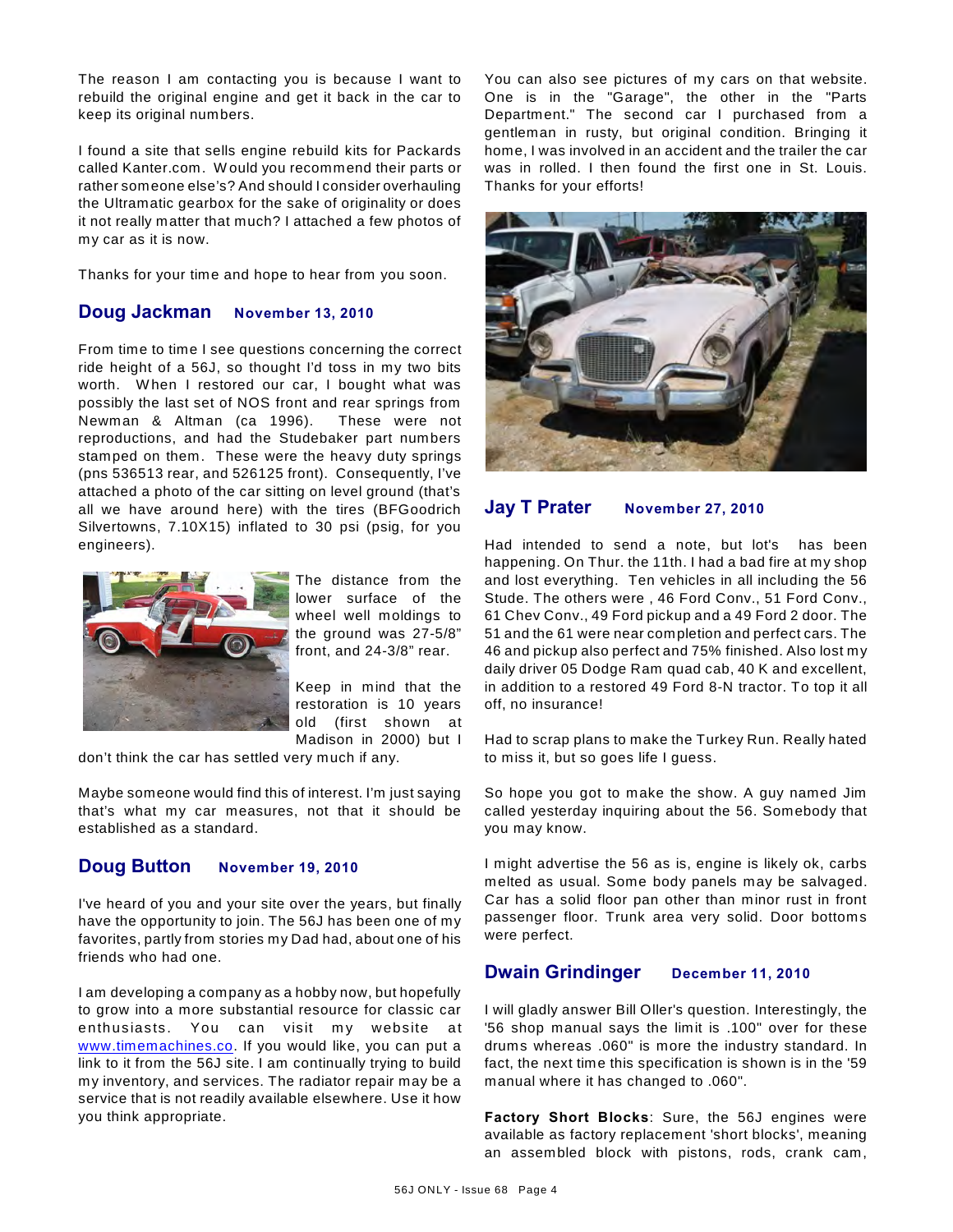bearings, etc. but without cylinder heads. A block fitted with pistons only, or even just a bare block is also in the parts books. Apparently there were a lot of complete engines intended for installation on either Packard's or Studebaker's assembly line that were bought by the old Standard Surplus Co. I would expect none of these blocks, short blocks, or complete engines were stamped.

#### **Nick Nichols December 12, 2010**

I had a question about fuel pumps for the 56J that I was hoping you could answer. Does the 56J use a fuel pump with a long straight arm or one with a bent arm. I looked at a Packard catalog and it shows two different pumps can be used for the 352 engine. W hen I bought my 56J it had an electric pump. I wanted to go original so I bought a rebuilt pump but it never worked. This pump has the long straight arm. I used the electric pump for years but still longed for an original pump. I found out recently about the two different pumps. Are these two pumps interchangeable for the 56J or does it take only one type? Any info greatly appreciated. thanks.

# **Here We Grow Again**

*Since the newsletter is now posted on the web site, we will no longer print addresses and phone numbers. If you move, please remember me when you send your change of address information.*

| 556 Jaime Cardillo                   | SN 6031949                                       |
|--------------------------------------|--------------------------------------------------|
| Bolton, MA 01740                     | Prev Owner Elmer Johnson                         |
| 557 Gale Downer                      | SN 6800277                                       |
| Roscoe IL                            | Prev Owner Linda Hartwig                         |
| 558 Stephanus Booysen                | SN 6031561                                       |
| Pretoria S Africa                    | Prev Owner Dirk Booysen                          |
| 559 Ed Bunker                        | SN 6032455                                       |
| Berthound CO                         | Prev Owner Frank Nekvasil                        |
| 560 Doug Button SN 6800459 & 6032254 |                                                  |
|                                      | Brainerd MN Prev Owner Pat Mclaughlin Bill Marsh |
| 561 John Caskey                      | SN 6032829                                       |
| Omaha NE                             | <b>Prev Owner Larry Link</b>                     |
| 562 David Holmgren                   | SN 6030422                                       |
| Plainfield NJ                        | Prev Owner William White                         |
|                                      |                                                  |

563 Randy Mongenel SN 6800598 Pomona CA Prev Owner Carolyn Floyd

*NOTICE: In lieu of dues, and to help keep my records correct, registration forms are mailed to owners who haven't been heard from for several years. If you receive one, complete and mail it at once or you will be dropped from the mailing list.*

### **Administrative "Assistance" NOTE: Special notes and recurring items.**

**EMAIL CLUTTER**: I easily get 100s of messages a day, most of which are useless and interfere with the more important items. **Please do not send junk mail to me**. This includes anything not 56J related, especially jokes, E-cards, political nonsense and religious items. Believe me, if you send it, I'll get it from 10 others also. Too much aggravation for me!!!

**56JONLY Message Forum** Started by owner Scott Reid in July, 2002. A method for owners and fans to exchange ideas. Go to our web site and click on *56JONLY Message Forum*. Then follow the instructions to sign in or join. **NOTICE:** *If you want to contact me, or to include something in the newsletter, you must send it to me directly. You can do so through the 56SGHOR web site. NEVER write me at the Yahoo address.*

**56J ONLY, Electronic Version** The "E" version of the newsletter is in color, and undamaged in transit. If you would like to receive the newsletter electronically, *and save me a buck*, just let me know and send your Email address. I will send you a notice whenever the latest version is posted on the web site. You can read it, download it, and/or print it at your leisure.

Anyone with an Email address on file with me, will automatically receive the newsletter electronically. **Please let me know if you prefer to receive it by mail**. The mangling, ripping, and stains are free.

# *Wheel Estate*

**Due to our infrequent printing schedule, many ads may be quite old. Please let me know if the transaction has been completed. Cars**

**Wanted:** 1956 Golden Hawk with Standard/Overdrive transmission in finished or near-finished condition. Contact: Ron [rstid@yahoo.com](mailto:rstid@yahoo.com) (12/2010)

**Wanted:** Clean or restored (but no resurrected rust please) 56J only with T-85 and No Power Steering and No Power Brakes. Slight modifications, i.e. Caribbean 2X4 intake (or 374 engine) and Twin Traction are welcome. Keith Langendorfer [KL4215@att.com](mailto:KL4215@att.com) 203-683-8406 (12/2010)

**For sale:** 56 Golden Hawk #6033058. Mechanical restoration done, including brakes. Five new tires. All original parts. Set of 56 wheel covers and a set of 57 wheel covers. Needs paint and interior. \$7500. Snohomish, W A. Fred C. Howard, 360-568-1488, [galaxie500@roadrunner.com](mailto:galaxie500@roadrunner.com) (12-2010)

**For sale:** 1956 Golden Hawk, 6031268, Packard engine with two fours, Overdrive on the column, no power steering and no power brakes but complete. Runs but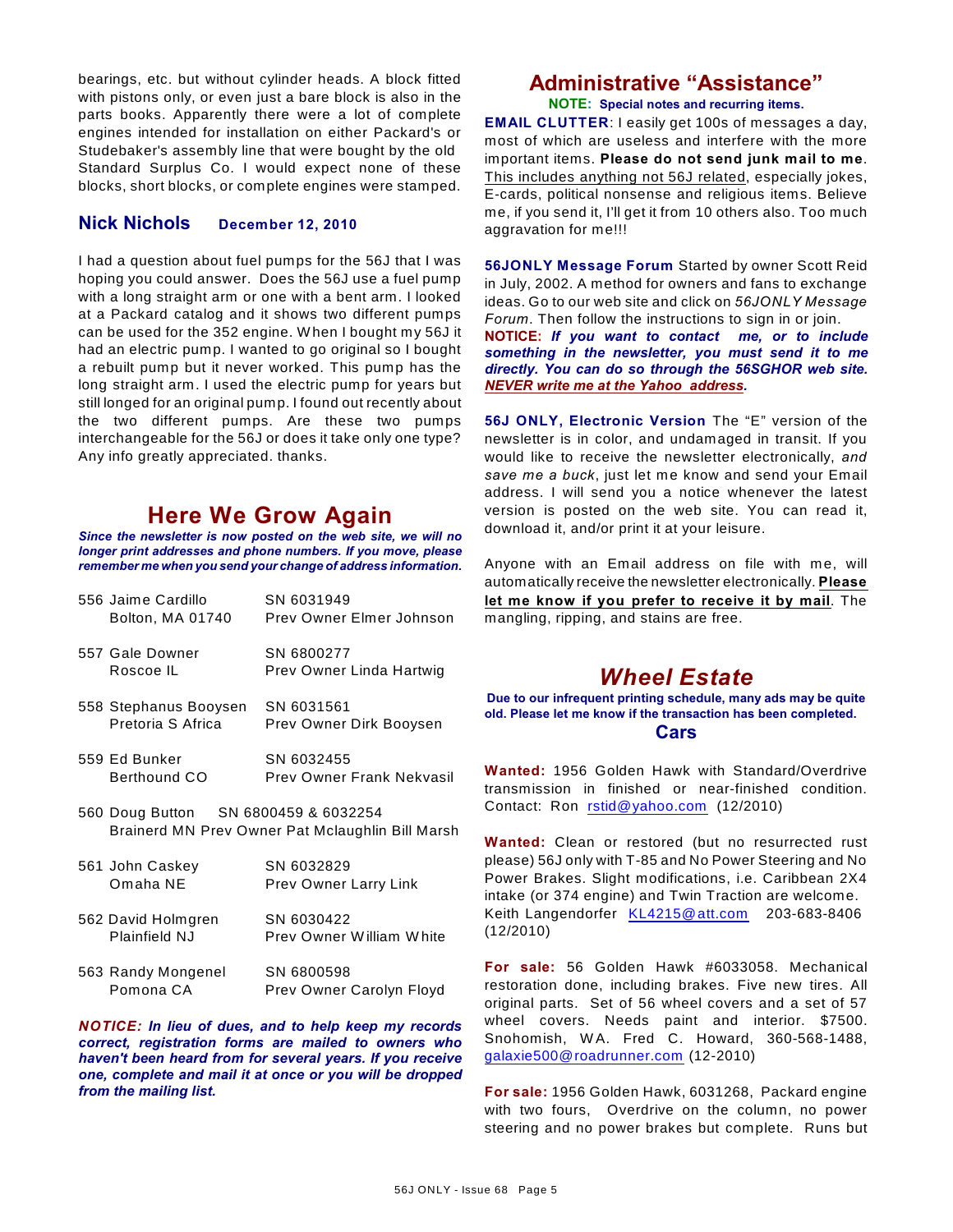needs restoration. \$4995. Gary Shaw, Tennessee, home 423 257-8235, cell 423 426-1356. (07-2010)

#### **Other**

**For sale:** Many used 56 J Parts, Hawk doors and rear quarters. Call for needs. Many Studebaker Parts Available. K Body W indow Flipper Restoration Services, Stainless steel straightening, polishing. Very Good 56 Golden Hawk Hood. Dwayne Jacobson, 2620 Lake View Drive, Junction City, WI 54443 715-204-0258 [studebaker56j@mac.com](mailto:studebaker56j@mac.com) (12-2010)

**For sale:** Set of near perfect fins. I restored 2 56J's using three cars. The third car was junked due to frame and body issues but it did have good fins and stainless (no usable check marks) and other parts. The fins were carefully retored, primed and ready to install. W ill consider offers but shipping might be costly because of size and packing requirements. I will deliver parts free to York. [renda1007@yahoo.com](mailto:renda1007@yahoo.com) (12-2010)

**Wanted:** High tone horn for my 56J. Bill Ladroga, (941) 378-7070 [ladroga@juno.com](mailto:ladroga@juno.com) (12-2010)

**For sale:** Packard Oiling System Parts and Upgrades For sale: **Just** found a stash of 1998 manufacture NOS Packard V8 hydraulic valve lifters. These were made by Johnson, a major OEM supplier, before they went out of business. To get enough for my use, I had to buy two cases, 234 units. W ill sell them to my '56J friends for \$9.00 each. For comparison, most major Packard suppliers are asking \$14-16 each. **Cam** Retainer Plate and Spacer - The factory engineers redesigned the oiling system to ameliorate the lifter clatter problems. The second-design cam retainer plate and spacer has been remanufactured in A2 tool steel and is now available.

Don't rebuild your Packard V8 without it. - \$75. **Oldsmobile** V8 Oil Pump Conversion Kit - \$210, Oldsmobile V8 Standard Duty Oil Pump and Pickup - \$100, Oldsmobile V8 High Volume Oil Pump and Pickup - \$150, **Packard** Engineering Oil Pump Relief Valve Dump Tube - \$25, **Re-Manufactured** Packard Oil Pump – Vacuum Pump replaced by a  $\frac{1}{2}$ " cast iron bottom plate and triple the bearing area - \$350 and exchange of your pump. **Neoprene** Rear Main Seal - \$25, **Re-enforced** Front Balance Damper and Neoprene Seal - \$100 and exchange of your damper. **Rebuilt** W ater Pumps with improved seal and bearing. - \$100 and exchange of your pump, **Send cashier's check,** money order or PayPal to: Jack Vines, 3227 E. 28th Avenue, Spokane, W A 99223, [PackardV8@comcast.net](mailto:PackardV8@comcast.net) Studebaker-Packard V8 Limited, 509-535-8610 (12-2010)

**For sale: 56J Parts**: New parts: Stainless Steel "Check-Mark" mounting brackets \$15/pr, Speedometer Cable (w/Ultramatic) \$50, Ultra Front Seal \$10, Pilot Bearing \$25, Brake W heel Cylinders \$35/ea, 160 deg Thermostat \$5, Inner Fin hold-down mouldings (C-Chrome w/mounting clips) \$75/pr, Late- style Sparkplug W ire Bracket Rubber Grommets \$2/ea NOS

parts: Rear Speaker kit \$75, Distributor \$275, Jack Base, Jack Handle, Dip Stick, Tie Rod Ends, Door strikers, Motor Mounts, Hood Springs, 1956-57-58 Hawk window regulators (inquire), Ultramatic tail shaft seal \$10, 56J Exhaust Manifold gasket set \$25, '56 Hawk trunk lock housing assy. \$75, '56 Hawk front fender spears \$85ea/\$165pr., '56 Hawk Inst. lite switch \$25, '56 Hawk Climatizer switch \$30, Right front fender extension(all Hawks) \$35, W indow cranks \$25, Int. door handles \$35, 12 Volt Sparton Low tone horn for 56J and other Hawks \$75 - many more- Please Inquire. Rebuilt parts: Tach sending units \$125 + core, W ater Pumps \$95 + core, Fuel Pumps \$95 + core. Used Parts: Lots of trim, switches, gauges, sheet metal, etc. Please Inquire. 56J Tune-up parts: Premium quality solid core custom 56J spark plug wire sets now available. Please specify which type wire brackets you have on your 56J - early finger-type or later large grommet-type, and if you have a single or dual carburetors. Cost is \$56 + \$5 shipping. Points, Rotors, Condensers, and Dist. Caps, Spark Plugs \$15 (set of 8), Carburetor repair kits \$35 . Contact: Brent Hagen, 6220 SE 55th Ave., Portland, OR 97206-6800. Email: [ghawk352@effectnet.com](mailto:ghawk352@effectnet.com) Tel: 971-219-9687 (09-2009)

## **1956 Golden Hawk Services**

**Adhesive Vinyl Inserts,** for 1956-1961 Studebakers with wheel cover (AC 2799). Enough to apply to 4 hubcaps, with spare inserts. Directions included \$27.50,



includes shipping in continental U.S. Right Impression, 319 S Chestnut St, Kimball, NE 69145, Phone or Fax: 308-235-3386 [rimpres@earthlink.net](mailto:rimpres@earthlink.net) (12-2010)

1956 Sky Hawk and Golden Hawk headliner trim bows!! One set consisting of 3 pieces with ends tapered. \$89.95 per set (includes shipping). Contact Myron McDonald at 417-678-4466 or cell 417-229-2603 (05-2010)

**New Dial Glass** for all 1956 and 1957 Studebaker Delco radios, including 56J's. Accurate reproduction dial glass, just like the original, \$20 + \$4 shipping. **Rebuilt Packard water pumps** for sale \$95, plus \$10.00 for shipping, \$45.00 core charge.**Tachometer Sending Units**: I can repair most and I rebuild sending unit to tachometer cables. **Transmission Puke kit-II**: Stop that fluid from belching out the dip stick tube on start up. \$5 ppd. Mail check to Brent Hagen, 6220 SE 55th, Portland, OR 97206-6800 E-mail: [ghawk352@effectnet.com](mailto:ghawk352@effectnet.com) (05/2008)



**Air conditioning** for 1955-56 V-8 Packard engine in whichever car it is in. You will need the third pulley and bolt for the crankshaft to drive the compressor. Modern, dependable, serviceable equipment starts with the Sanden compressor, 100-AMP alternator

to keep your battery charged, and the electric cooling fan.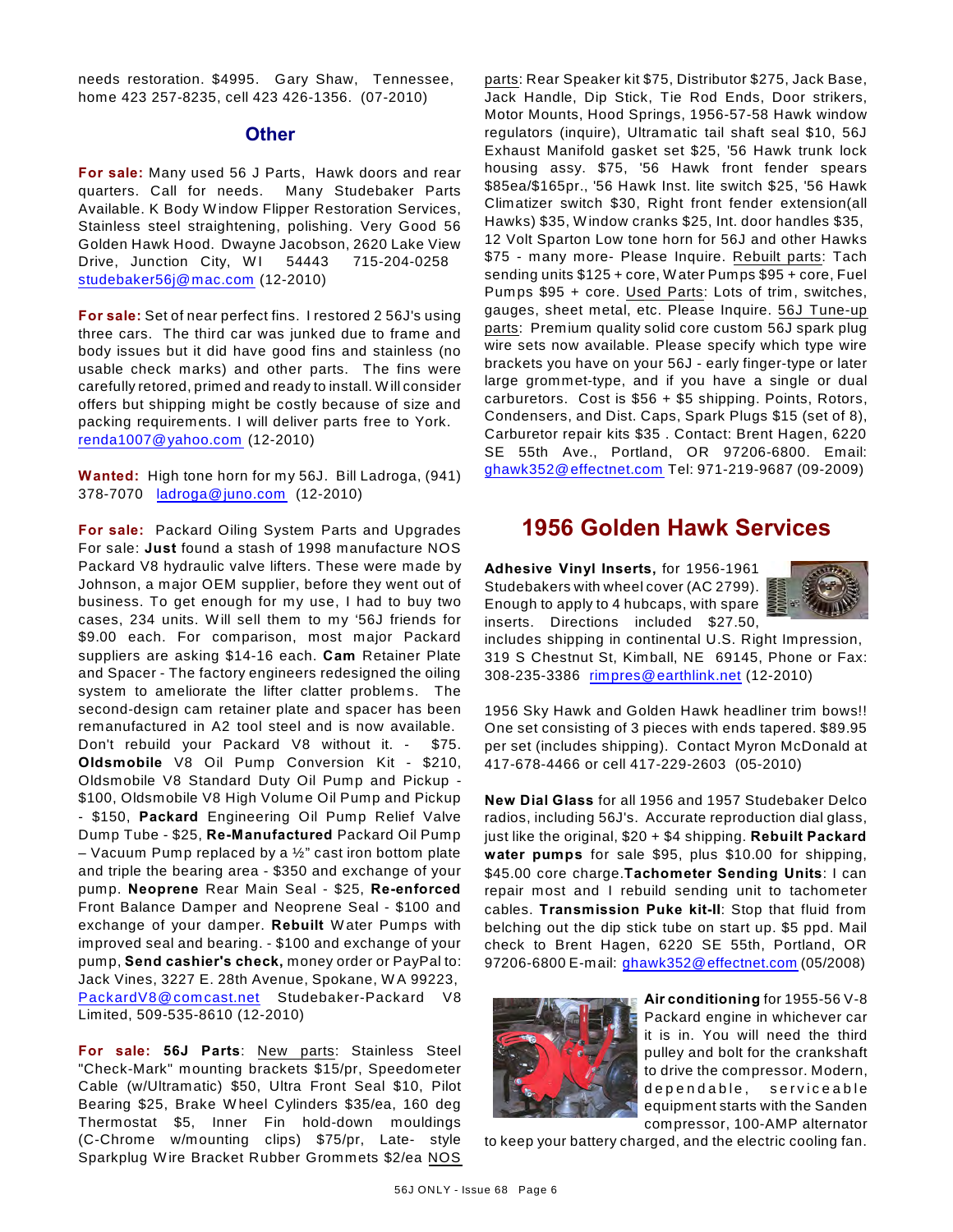**AC pulley and bolt** \$300.00, **Bracket Kit** for alternator & compressor including offset oil fill tube and all hardware, NAPA numbers for belts, etc. \$350.. Includes shipping and handling.. Jack Nordstrom, 3023 Pine Valley Dr,, New Braunfels TX 78130, 800-775-7077. (04/2006)

**Reproduction Tail Light Housings.** Left and right side, \$195.00 each. **Parking Lamp Socket and Cable** part #1312869**. Exhaust extension. AC-2754** Originally available on 1956 Hawks and station wagons. Chrome finish.\$65.00 ea. **1-104 Oil Filter Decal** \$6.00 ea. **1-083 Valve Cover Decal** (need 2) \$6.00 ea. **1562457 Front brake drum**, finned complete with hub, cups, & studs \$189.00. All items plus 10% S/H. Studebaker International, 97 North 150 W est, Greenfield IN 46140-8562, 317-462-3124, FAX 317-462-8891, *(Prices subject to change)* www.studebaker-intl.com (08-2004)

**Recast Steering Wheel PN 1540647,** white, 17", just like the original.  $$575.00 + $25.00$  S/H. Shrock Body Shop, 3999 Tyrone Pike, Coalport PA 16627. (05-2004) [www.shrockbrothers.com/steering\\_wheels.html](http://www.shrockbrothers.com/steering_wheels.html)

indented letters pre-painted from the rear.  $\frac{1}{\$40.00}$  + S/H **Ultramatic Transmission Shift Indicator**. Die-cast Metal, with a clear casting, and Bill Glass, 18 Lorenz Dr, Valhalla NY 10595.



914-761-5788 or [BondoBill1@aol.com](mailto:BondoBill1@aol.com) (02-2004)

**AC-2799 reproduction Spoke Type hubcaps**. \$500.00 per set plus shipping. Richard Quinn, 20026 W olf Rd, Mokena IL 60448, 708-479-2658, FAX 708-479-8965, [rtq11@aol.com](mailto:rtq11@aol.com) (10/2002)

**Ultra400 Automatic Transmission Conversion** for your 1956 Golden Hawk. Enjoy the difference and confidence. No puking overflow. More power to the wheels. For more information: Jack



Nordstrom, 4975 IH-35 South, New Braunfels TX 78132, Tel 800-775-7077.

**Reproduction Tail Light Lenses** 1956 C-K part# 1312694, \$49.00 ea. Chuck & Chris Collins, 2410 W Freeway Lane, Phoenix AZ 85021, 602-995-5311, FAX 419-858-5900, Email [chuck@studebakerparts.com](mailto:chuck@studebakerparts.com) On the web at :www.studebakerparts.com

#### **1956 Golden Hawk Window Price Sticker**



The design is based upon the general design of stickers which were actually done during the period 1959 thru 1966. Send \$40 along with serial number and options/accessories which were originally on your car (a copy of the production order

would be very helpful.) If your car has been repainted and options/accessories added or deleted and you want the sticker to reflect the car as it is now just include the information. I have all of the prices. Questions, telephone 708-479-2658 or Richard Quinn 20026 W olf Rd. Mokena, IL 60448. [rtq11@aol.com](mailto:rtq11@aol.com)

## **56J Club Items**

*All Proceeds Help Maintain the Register Items can be ordered on-line through our web site*

**1956 Studebaker Golden Hawk Parts Catalog.** 320 pages. Includes specifications, part numbers, illustrations, indexes, utility items, and accessory codes, and a list of service bulletins (add \$15.00 foreign S/H).



\$38.00

**1 9 5 6 S t u d e b a k e r G o l d e n H a w k Authenticity Guide.** Documents most of the quirks with 30 color photos and all decals shown. Divided into sections covering the engine, exterior, interior, trunk, paint and accessories (add \$13.00 foreign S/H)



**DVD and CD Items** PDF format, viewable with Adobe® Acrobat® Reader (included).

| \$20.00 | ፍ20 00 | \$11.00 | \$11.00 | \$11.00 |
|---------|--------|---------|---------|---------|
|         |        |         |         |         |

**1956 Studebaker Passenger Car Manuals on DVD. (Not for TV DVD player)** Contains the files that are on all three CDs plus the 1955-58 Chassis Parts Manual, 1953- 58 Body Parts Manual, 1956-57 Shop Manual, and the 1958 Shop Manual Supplement **\$20.00 1956 Golden Hawk Restorers Guide on DVD** Contains a video version of the Authenticity Guide. **\$20.00 1956 Studebaker GH Manuals on CD** Parts Catalog, Authenticity Guide, 1956 Owners Manual, Accessories Catalog, and W arner Overdrive Manual. **\$11.00 56J ONLY Newsletters on CD** Contains all the back issues of 56J Only. **\$11.00 1956 Studebaker GH Production Orders CD** All 4073 Production Orders for 1956 Golden Hawks, produced directly from our data base. **\$11.00 Copy of the Original Production Order** for your car. Directly from microfilm, Send serial number. **\$12.00 Name Badge** Soft vinyl, 4" x 3" with our logo in your car's color \$3.00.



**Patch** 4-1/2" x 2-1/2" Can be sewn or glued to a cap or shirt. Red on white background.



#### **Decals-Tags-**

| Oil Filler Cap, blue/buff                             | \$3.00 |
|-------------------------------------------------------|--------|
| Oil Bath, yellow/black                                | \$4.00 |
| Seat Belt, red/black/white (need 2) ea.               | \$3.00 |
| <b>Generator Field Terminal Tag, red</b>              | \$1.50 |
| Tachometer Sending Unit Tag, red                      | \$3.00 |
| <b>Club Rosters</b> (send Email or SASE, owners only) |        |

**Most Items Are Available On-line at the 56J Store** *Make Checks Payable to Frank Ambrogio.*